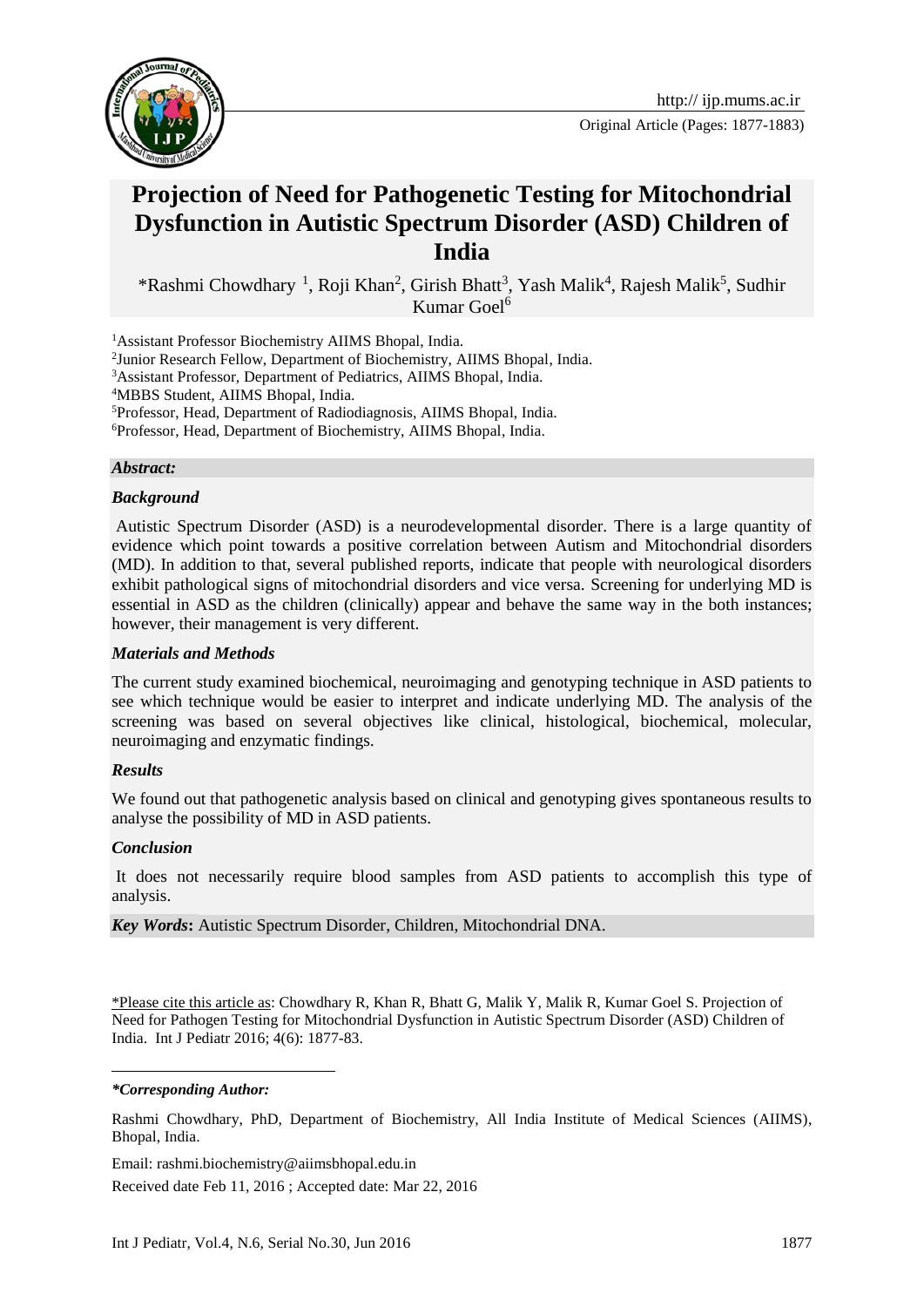# **1- INTRODUCTION**

ASD encompasses neurodevelopmental disorders that are defined by behavioural observations, in particular dysfunctions in social interaction and communication skills, as well as repetitive behaviours (1). Many children with ASD have associated underlying medical comorbidities, like epilepsy, sleep disruptions, mitochondrial dysfunction (MD) and gastrointestinal (GI) abnormalities (2). Few studies have hypothesized that individuals with ASD may have an abnormality in carbohydrate metabolism should be tested for disorder of impaired Mitochondrial function (3). Many studies has provided evidence (19- 43%) that individuals with ASD have concomitant MD and proposed a "Mitochondrial autism subgroup" (4). There are no reports of any tests to be done to find any association of these two disorders from central India (5). Many explorations have been done to uncover the mitochondrial problems and relationship to Autism and suggested that these children clinically look and act same in both, but their management would be very different if diagnosed (6).

Screening for MD is based on several objectives clinical, histological, biochemical, molecular, neuroimaging and enzymatic findings. Usually biochemical tests require blood sample or sedative for Magnetic resonance spectroscopy (MRS) (7). The major cause of MD is mutations in mitochondrial DNA (mtDNA).The presence of mtDNA mutations in ASD children may indicate an etiological role of MD in autistic patients. Previously done research on study 810 patients with ASD identified two individual (2.2%) with same mutation (8). Mousavizadeh et al. has showed a significant relationship between the point mutation of the mtDNA and the risk of autism (6).

In the current study, we examined three widely used biochemical, neuroimaging and genotyping techniques to see which technique would be easy to interpret/or indicate towards underlying MD in ASD patients.

# **2- MATERIALS AND METHODS**

# **2-1. Patient selection**

Ten Autistic patients registered at AIIMS paediatrics department, Bhopal, India, where contacted. Bhopal is the capital city of Madhya Pradesh and is located in the central part of the Indian Subcontinent. Institute Human Ethical Committee (IHEC) AIIMS Bhopal, has reviewed and approved the research study.

### **2-2. Biochemical parameters**

1mL blood sample was taken. Serum Lactate, Pyruvate, Creatine kinase (CK), Aspartate transaminases (AST), Alanine transaminases (ALT), Amylase, Glucose (9) on automatic auto-analysers at the department of Biochemistry, AIIMS Bhopal- India.

# **2-3. Neuro Imaging**

Three parameters were taken into consideration for the MR spectroscopy which is N-Acetylaspartic acid, or *N*acetylaspartate (NAA), Choline and creatinine (10).

# **2-4. Genotyping of mtDNA**

# **2-4-1. mt DNA isolation from cheek cells (11)**

DNA from cheek cells is considered as ideal for mtDNA isolation and Single nucleotide polymorphisms (SNPs) by Polymerase chain reaction (PCR) for conducting MD (10). 5  $\mu$ l of each primer.

- 5-TTAACTCCACCATTAG*-.* CACC*-*3
- 5'-GAG*.* GATGGTGGTCAAGGGAC*-*3

# **3- RESULTS**

### **3-1. Biochemical testing:**

Results of the biochemical tests are shown in (Tables.1- 3).

# **3-1-1. MR spectroscopy results and their interpretation**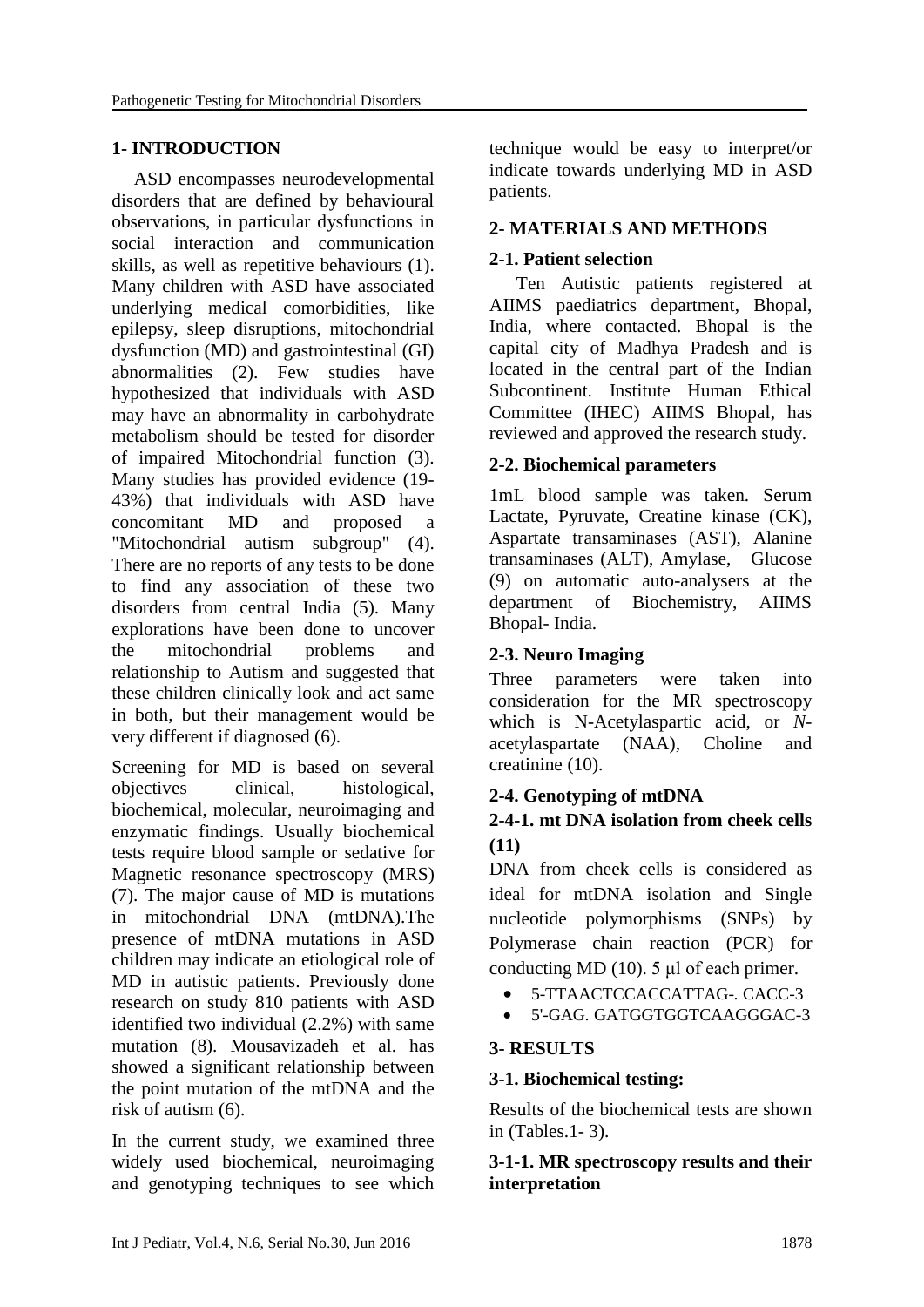Proton MR spectroscopy was done and chemical metabolites were recorded at 4 specific areas: the right and the left amygdala, Anterior Cingulate Cortex and Posterior Cingulate Cortex. The level of NAA was elevated in sample ID *humtDNAKA002* on both sides of the amygdala while the other 2 remained the same (Fig 4 &5). NAA is an amino acid synthesized in the mitochondria of neurons and is a marker for neuronal integrity. It correlates with cognitive function. Dorsal anterior cingulate cortex (dACC) is a part of a functional network and has a role in reward based decision making. It is involved in both monitoring and control. Posterior cingulate cortex (PCC) is a part

|--|

of the default mode network and helps in self-reflection and autobiographic memory.

### **3-1-2. mtDNA sequencing results**

mtDNA isolated from dispersed cheek cells to perform genotyping by Polymerase chain reaction (PCR) to get 320bp product (**Figure.1**). Partial sequencing data was analysed. Sample *ID humtDNAKA002* for their nucleotide amino acid showed two point mutations in D-loop of mtDNA at 16068 G>A and 16623 T>C and translated amino acid show change of Aspartic acid to Glycine and Phenylalanine to Leucine (**Figures.2, 3**). SNPs were not seen two other mtDNA isolated from ASD patient.

| Investigation            |            | Result | Unit  | Reference Range*              |  |
|--------------------------|------------|--------|-------|-------------------------------|--|
| Plasma glucose<br>Random |            | 91.0   | mg/dl |                               |  |
|                          | <b>ALT</b> | 17.0   | U/L   | 12-38                         |  |
| Liver function test      | <b>AST</b> | 34.0   | U/L   | 42-362 (male); 51-332(female) |  |
| Creatine Kinase (CK)     |            | 312.0  | U/L   | 51-294 (male); 39-            |  |
|                          |            |        |       | 239(female)                   |  |
| Serum Amylase            |            | 81.0   | U/L   | 28-96                         |  |
| Serum Lactate            |            | 16.7   | mg/dl | $4.5 - 19.8$                  |  |

\*Children (5-15 years).

#### **Table 2**: Patient ID number humtDNAKA002

| Investigation            |            | Result | Unit  | Reference Range*              |  |
|--------------------------|------------|--------|-------|-------------------------------|--|
| Plasma glucose<br>Random |            | 91.0   | mg/dl |                               |  |
|                          | <b>ALT</b> | 20.0   | U/L   | 12-38                         |  |
| Liver function test      | <b>AST</b> | 35.0   | U/L   | 42-362 (male); 51-32 (female) |  |
| Creatine Kinase (CK)     |            | 63.0   | U/L   | 51-294 (male) ;39-            |  |
|                          |            |        |       | $239$ (female))               |  |
| Serum Amylase            |            | 91.0   | U/L   | 28-96                         |  |
| Serum Lactate            |            | 21.2   | mg/dl | $4.5 - 19.8$                  |  |

\*Children (5-15 years).

| <b>Table 3: Patient ID Number humtDNA003</b> |
|----------------------------------------------|
|----------------------------------------------|

| Investigation            |            | Result | Unit  | Reference Range*              |  |
|--------------------------|------------|--------|-------|-------------------------------|--|
| Plasma glucose<br>Random |            | 102.0  | mg/dl |                               |  |
|                          | <b>ALT</b> | 78.0   | U/L   | 12-38                         |  |
| Liver function test      | <b>AST</b> | 40.0   | U/L   | 42-362 (male); 51-32 (female) |  |
| Creatine Kinase (CK)     |            | 58.0   | U/L   | 51-294 (male) ;39-            |  |
|                          |            |        |       | $239$ (female))               |  |
| Serum Amylase            |            | 131.0  | U/L   | 28-96                         |  |
| Serum Lactate            |            | 16.6   | mg/dl | $4.5 - 19.8$                  |  |

\* Children (5-15 years).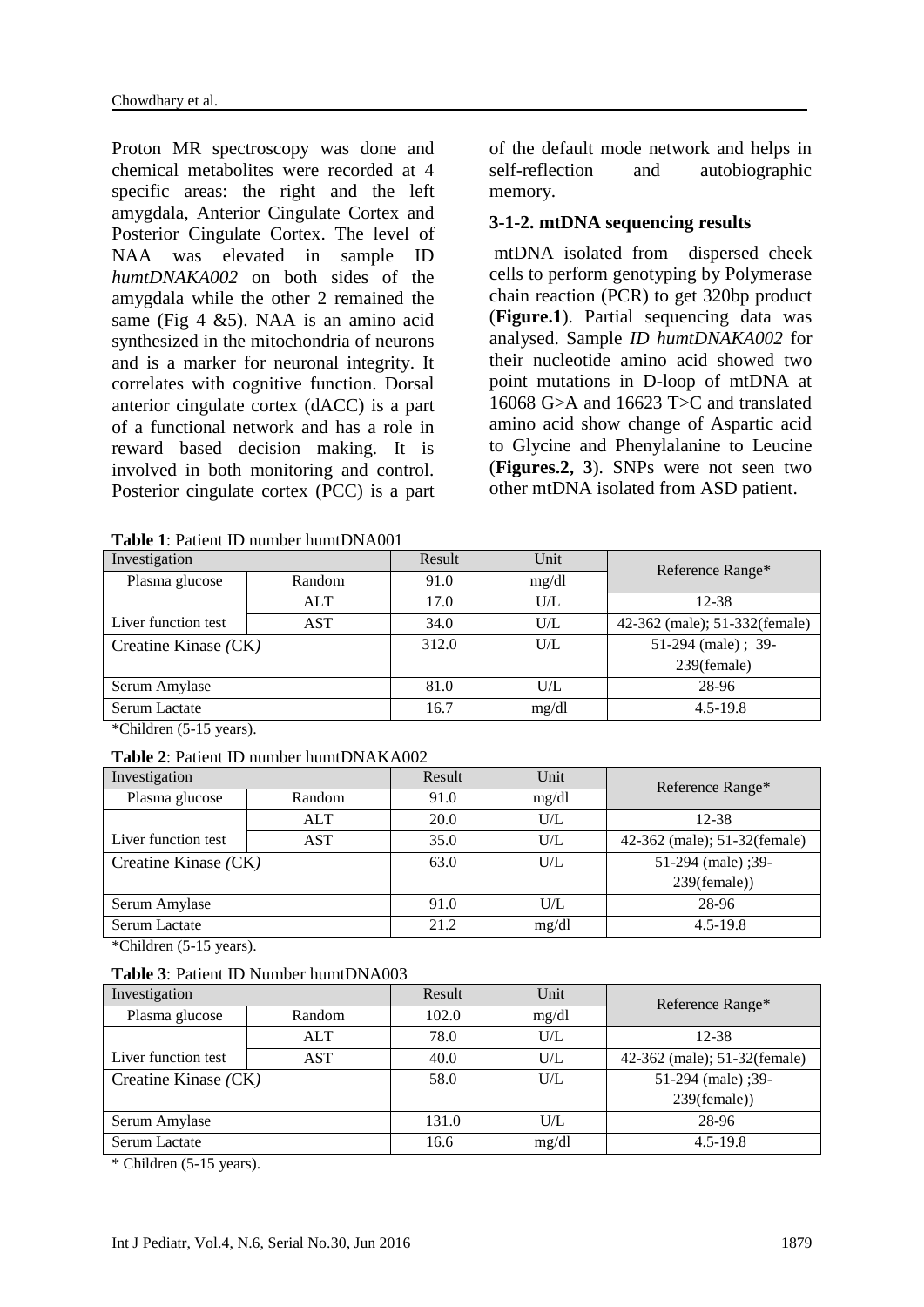

**Fig.1**: Gel Photo showing amplified MtDNA isolated from blood sample and cheek cells. Photo-: Gel Lane 1 Molecular weight marker (1kb) lane 2, 3, 4 &5 MtDNA isolated from ASD patients from cheek cells (320bp).

| Ouery | $\Theta$ | ACTATTCTCTGTTCTTTCATGGGGAAGCAGATTTGGGTACCACCCAAGTATTGGCTCACC | eя    |
|-------|----------|--------------------------------------------------------------|-------|
|       |          |                                                              | ÷     |
| Sbict | 16014    | ACTATTCTCTGTTCTTTCATGGGGAAGCAGATTTGGGTACCACCCAAGTATTGACTCACC | 16073 |
| Query | 69       |                                                              | 128   |
|       |          |                                                              |       |
| Sbict | 16074    |                                                              | 16133 |
| Query | 129      | CCATAAATACTTGACCACCTGCAGTACATAAAAACCCAATCCACATCAAAACCCCCTCCC | 188   |
|       |          |                                                              |       |
| Sbict | 16134    | CCATAAATACTTGACCACCTGTAGTACATAAAAACCCAATCCACATCAAAACCCCCTCCC | 16193 |
| Query | 189      | CATGCTTACAAGCAAGTACAGCAATCAACCTTCAACTATCACACATCAACTGCAACTCCA | 248   |
|       |          |                                                              | ←     |
| 5bjcb | 16194    | CATGCTTACAAGCAAGTACAGCAATCAACCCTCAACTATCACACATCAACTGCAACTCCA | 16253 |
| Query | 249      | AAGCCACCCCTCACCCACTAGGATACCAACAAACCTACCCATCCTTAACAGTACATAGTA | 308   |
|       |          |                                                              |       |
| Sb1c  | 16254    | AAGCCACCCCTCACCCACTAGGATACCAACAAACCTACCCATCCTTAACAGTACATAGTA | 16313 |
| Query | 309      | CATAAAGCCATTTACCGTACATAGCACATTACAGTCAAATCCCTTCTCGTCCCCATGGAT | 368   |
|       |          |                                                              |       |
| Sbict | 16314    | CATAAAGCCATTTACCGTACATAGCACATTACAGTCAAATCCCTTCTCGTCCCCATGGAT | 16373 |
| Ouerv | 369      | GACCCCCCTCA<br>379                                           |       |
|       |          | .                                                            |       |
| Sbict | 16374    | GACCCCCCTCA<br>16384                                         |       |

**Fig.2**: SNP were identified in D-loop at 16068 G>A and 16623 T>C. Nucleotide blast (NCBI analysis) (Query is *ID humtDNAKA002* (Genbank Accession no. KU534601) with Ref no ID: [gb|KC990651.1 is subject|\)](http://www.ncbi.nlm.nih.gov/nucleotide/540070159?report=genbank&log$=nuclalign&blast_rank=4&RID=57X405P9014).

| Photo no. 9: Amino acid /protein analysis (NCBI Blastx analysis Sequence<br>ID: gb KP961916.1  ) |                                                                             |  |  |  |
|--------------------------------------------------------------------------------------------------|-----------------------------------------------------------------------------|--|--|--|
|                                                                                                  |                                                                             |  |  |  |
| Query                                                                                            | LFSVLSWGSRFGYHPSIGSPINNRYVFRTLLPATMNIARYHKYLTTCST*KPNPHQNPLP                |  |  |  |
|                                                                                                  | LFSVLSWGSRFGYHPSI SPINNRYVFRTLLPATMNIARYHKYLTTCST*KPNPHONPLP                |  |  |  |
| Sbjct                                                                                            | LFSVLSWGSRFGYHPSIDSPINNRYVFRTLLPATMNIARYHKYLTTCST*KPNPHQNPLP                |  |  |  |
| Ouery                                                                                            | MLTSKYSNQPSTITHQLQLQSHPSPTRI <mark>PTNLPILNS</mark> T*YIKPFTVHSTLQSNPFSSPWM |  |  |  |
|                                                                                                  | MLTSKYSNOPSTITHOLOLOSHPSPTRIPTNLPI NST*YIKPFTVHSTLOSNPFSSPWM                |  |  |  |
| Sbjct                                                                                            | MLTSKYSNQPSTITHQLQLQSHPSPTRIPTNLPIFNST*YIKPFTVHSTLQSNPFSSPWM                |  |  |  |
| Query                                                                                            | <b>TPL</b>                                                                  |  |  |  |
|                                                                                                  | TPL                                                                         |  |  |  |
| Sbjct                                                                                            | TPL.                                                                        |  |  |  |

**Fig.3:** Translated Amino acid /protein analysis (NCBI Blastx) showing amino acid change of Aspartic acid to glycine and phenylalanine to leucine (Query is *ID humtDNAKA002* (Genbank Accession no. KU534601) with Ref no ID: [gb|KC990651.1 is subject|\)](http://www.ncbi.nlm.nih.gov/nucleotide/540070159?report=genbank&log$=nuclalign&blast_rank=4&RID=57X405P9014).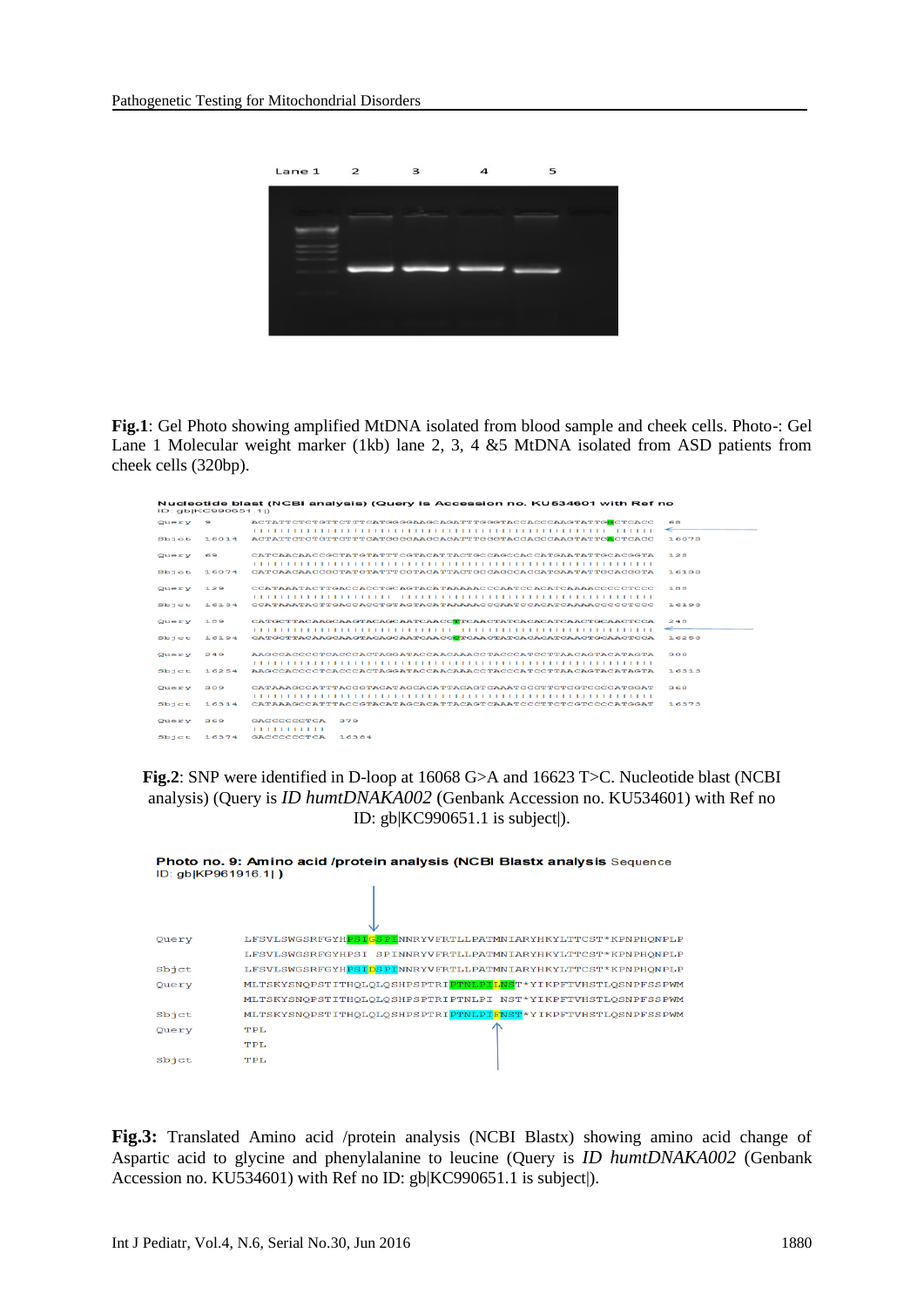### **4- DISCUSSION**

In the present study we could see the biochemical tests performed indicated abnormal values of tests for lactate, CK, ALT, AST, serum amylase and random glucose (**Tables. 1-3**). Previous research study reported, different plasma lactate and/or pyruvate may be seen in a range of conditions other than primary MD, including spurious elevations due to poor collection or handling techniques, physiological elevation due to wide range of systemic disease or nutritional deficiency (12). This limits the value of this laboratory test in absence of other investigations (**Tables, 1-3**).

MRS of Patient ID *humtDNAKA002*, revealed increased concentration of NAA with normal lactate levels (**Table.4, and Figures. 4, 5**), whereas other two patients were showing normal NAA levels. Previous research reports has indicated that the elevated, decreased or absence of lactate (13), decreased NAA is not very

specific for MD or even metabolic disease, because in other disorders there is possibility of altered NAA or lactate signal (14).

Similarly compound choline signal changes and there interpretations have not been well reported for patients with MD (15). An interpretation of biochemical and MRS is dependent on many other technical factors.

By genotyping in patient ID *humtDNAKA002* mtDNA (Genbank accession no.KU534601, two mutations at 16068 G>A and 16623 T>C (**Figures. 2, 3**) identified. Similarly many studies have also indicated presence of point mutations in mtDNA analysis of ASD patients indicating towards MD. Study reports has also indicated towards significant mutations with the ASD risk were reported are 16126 T > C (P=0.01), 14569 G > A  $(P=0.02)$  and  $1811A > G$   $(P=0.04)$ . The mutation 16126T>C was in the mtDNA control regional (6).

| Areas                                  | Metabolite     | <b>PPM</b>     | Value |  |
|----------------------------------------|----------------|----------------|-------|--|
| Right amygdala                         |                |                |       |  |
|                                        | <b>NAA</b>     | $\overline{c}$ | 612   |  |
|                                        | CR             | 3              | 495   |  |
|                                        | <b>CHOLINE</b> | 3.5            | 396   |  |
| Left amygdala                          |                |                |       |  |
|                                        | <b>NAA</b>     | $\overline{2}$ | 288   |  |
|                                        | <b>CR</b>      | 3              | 341   |  |
|                                        | <b>CHOLINE</b> | 3.5            | 396   |  |
| <b>ACC</b> (Anterior Cingulate Cortex) |                |                |       |  |
|                                        | <b>NAA</b>     | $\overline{2}$ | 44    |  |
|                                        | CR             | 3              | 37    |  |
|                                        | <b>CHOLINE</b> | 3.5            | 33    |  |
| PCC(Posterior Cingulate Cortex)        |                |                |       |  |
|                                        | <b>NAA</b>     | $\overline{2}$ | 1944  |  |
|                                        | CR.            | 3              | 825   |  |
|                                        | <b>CHOLINE</b> | 3.5            | 891   |  |

**Table 4**: MRS results of all four parameters

PPM: Part per million; NAA: N-acetyl L- aspartate; CR: total Creatine; ACC: Anterior cingulate cortex; PCC: Posterior cingulate cortex.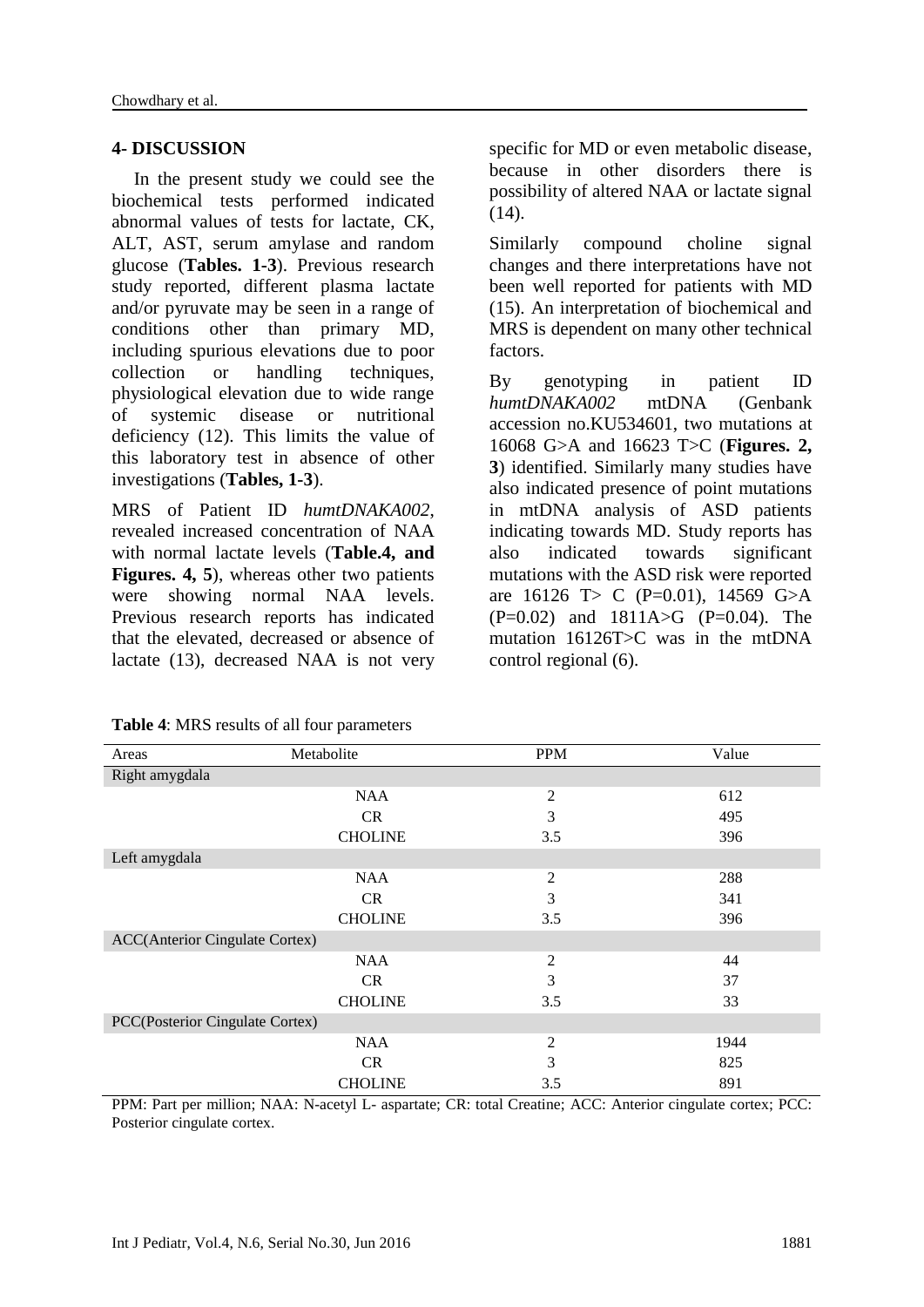

**Fig.4:** MRS spectrum image showing levels of the various metabolites at the ACC.



**Fig.5:** MRS Spectrum image showing the 4 parameters tested at the PCC.

### **5- CONCLUSION**

Conducted pathogenetic testing has its own limitations and strengths. Since it is easy to perform, does not necessarily require blood sample or use of any sedative or aesthesia, it can be used as first diagnostic tool to review MD in ASD patients. The results of pathogenetic tests would provide basis of ASD screening of "Mitochondrial autism subgroup" in ASD patients in India for their better treatment and management rather than keeping them undiagnosed for MD.

### **6- CONFLICT OF INTEREST**: None.

### **7- ACKNOWLEDGMENTS**

The authors thank department Biochemistry, Paediatrics & Radiodiagnosis AIIMS Bhopal (India) for conducting this research study. This work has been an extension of ICMR-STS student fellowship project.

#### **8- REFERENCES**

**1.** Williams, C, Wright, B, Callaghan, G and Coughlan, B. Do children with autism learn to read more readily by computer assisted instruction or traditional book methods? A pilot study. Autism 2002; 6:71-91.

**2.** Coury D. Medical treatment of autism spectrum disorders. Curr Opin Neurol 2010; 23: 131-36.